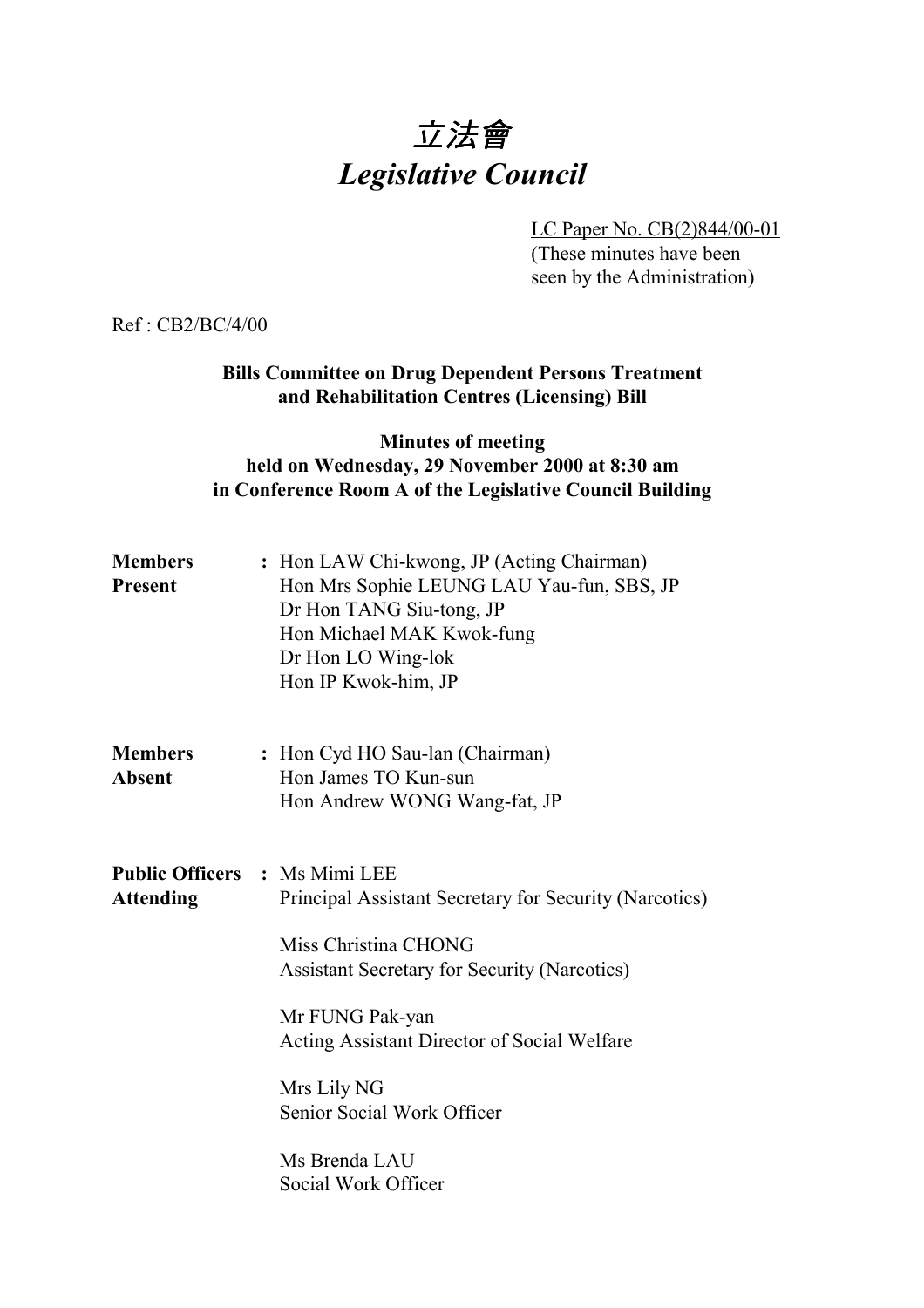Ms Fanny IP Senior Assistant Law Draftsman

| <b>Invitation</b> | <b>Deputations by :</b> Hong Kong Council of Social Service                                      |
|-------------------|--------------------------------------------------------------------------------------------------|
|                   | Mr PANG Shing-fook, Tony<br>Senior Project Officer<br><b>Substance Abuse and Aids Department</b> |
|                   | <b>Wu Oi Christian Centre</b>                                                                    |
|                   | Dr WONG Shing-wing<br><b>Board of Directors</b>                                                  |
|                   | Mr LEE Fai-ping<br><b>Deputy General Secretary</b>                                               |
|                   | Miss CHU Suk-kwan, Elman<br>Assistant Social Work Officer and Administrative Assistant           |
|                   | Glorious Praise Fellowship (HK) Limited                                                          |
|                   | <b>Rev Charles MCKNELLY</b><br>Director                                                          |
|                   | Mr Alan CRAWLEY<br>Director                                                                      |
|                   | <b>Barnabas Charitable Service Association</b>                                                   |
|                   | Ms CHUNG Yee-ha, Ida<br><b>General Secretary</b>                                                 |
|                   | Caritas Wong Yiu Nam Centre                                                                      |

Mr David CHEUNG Supervisor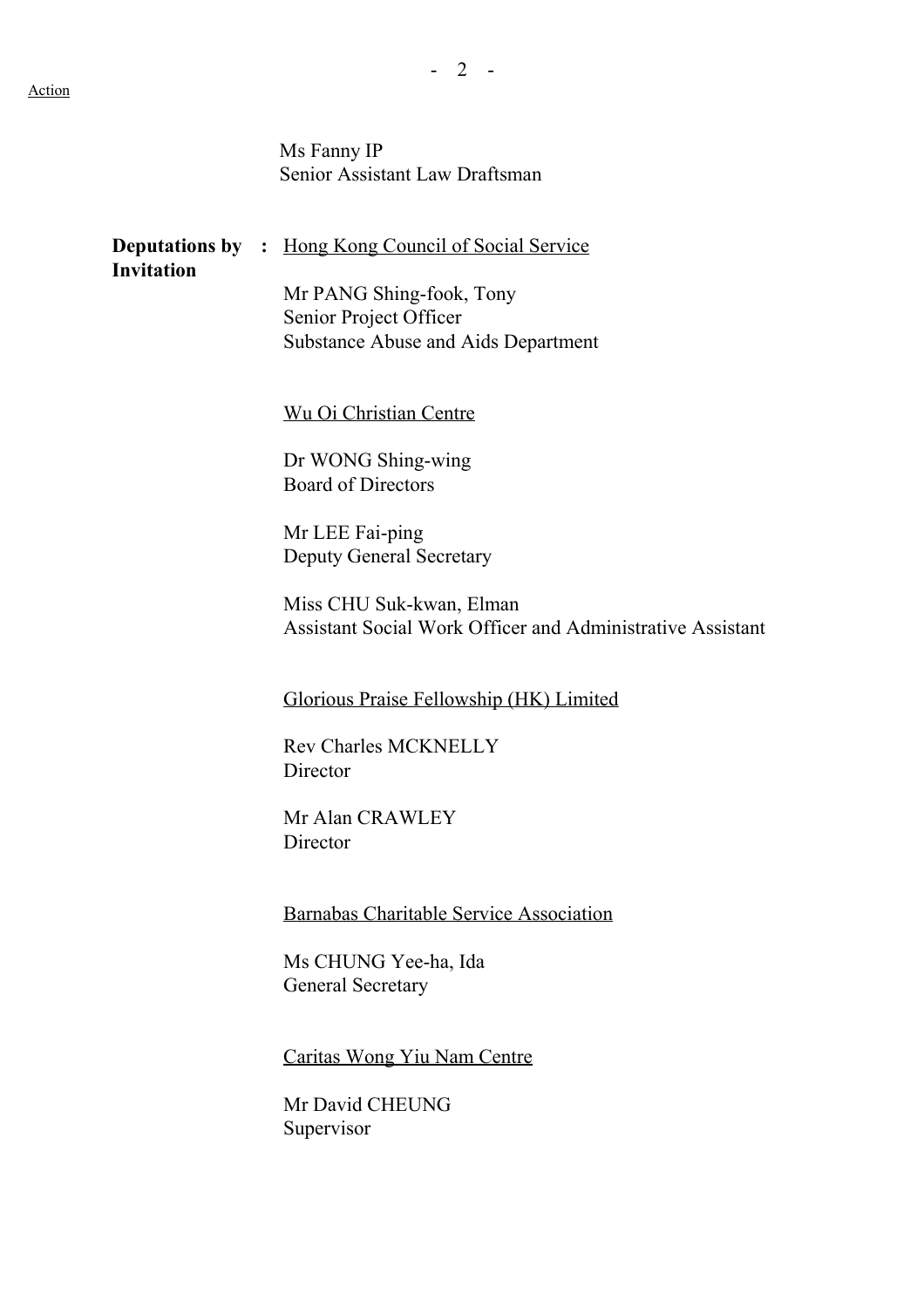#### Drug Addict Counselling and Rehabilitation Services

Mr SIU Yat-ping Superintendent

#### SER Foundation for Humanitarian Aid

Mr Miguel ALVES **Director** 

Mr Antonio AFONSO **Director** 

Mr Eusebio LAMPREIA Secretary of the Board

 Mr NG Man-wai Senior Peer Counsellor and Board Member

St. Stephen's Society

Mr WONG Wai-chung Residential Rehabilitation Supervisor

Ms Margaret KENDALL Executive Officer

Christian Zheng Sheng Association Ltd

Mr YU Tsz-kin Trainee

Mr CHAN Siu-cheuk Principal

Mr LAM Hay-sing Director

Ling Oi Youth Centre

Mr Paul TSANG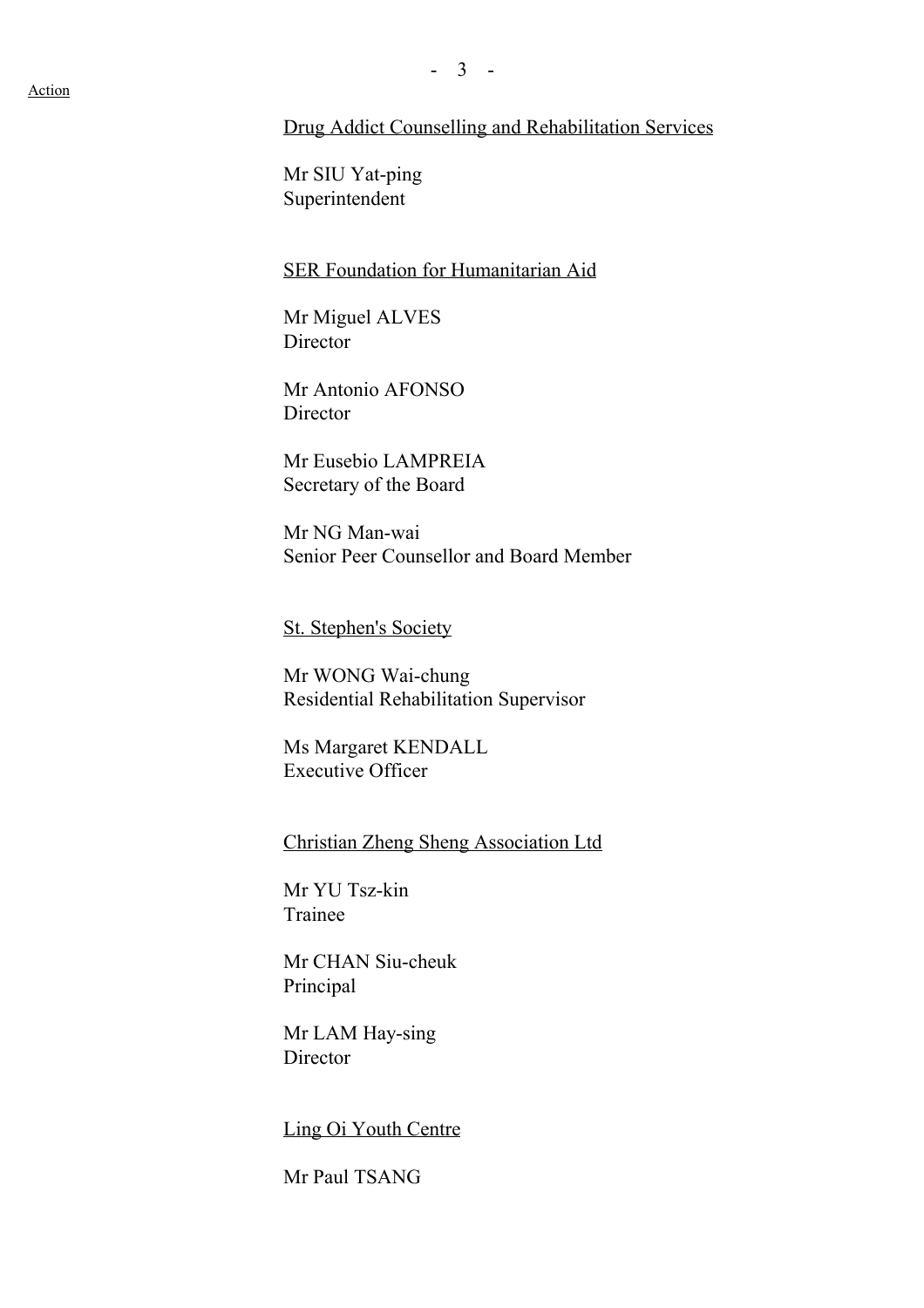|                                      | Perfect Fellowship                                     |
|--------------------------------------|--------------------------------------------------------|
|                                      | Mr YEUNG Ming<br><b>Chief Secretary</b>                |
|                                      | Mr LEUNG Ching-wah<br>Co-worker                        |
|                                      | Society for the Aid and Rehabilitation of Drug Abusers |
|                                      | Mr SUN Kat-cheong<br>Superintendent of Social Service  |
|                                      | The Christian New Being Fellowship Ltd                 |
|                                      | Mr FUNG To-sun<br><b>Executive Director</b>            |
|                                      | Ms HO Wai-chee<br>Administrator                        |
| <b>Clerk</b> in<br><b>Attendance</b> | : Ms Doris CHAN<br>Chief Assistant Secretary (2) 4     |
| <b>Staff</b> in<br><b>Attendance</b> | : Mr LEE Yu-sung<br>Senior Assistant Legal Adviser     |
|                                      | Mrs Queenie YU<br>Senior Assistant Secretary (2) 4     |
|                                      |                                                        |

# **I. Meeting with deputations**

As the Chairman was indisposed and unable to attend the meeting, Mr LAW Chi-kwong was elected Acting Chairman.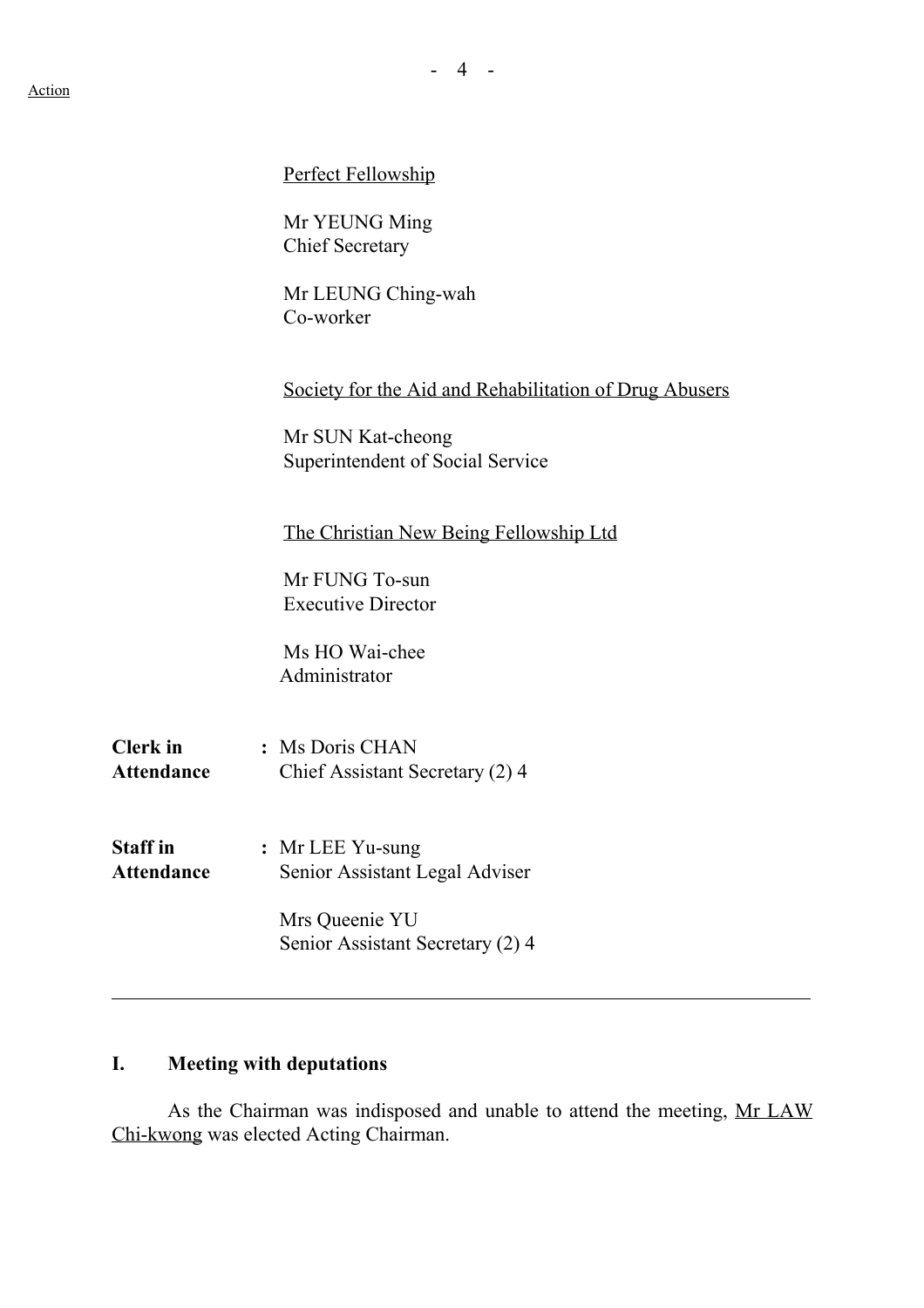2. The Acting Chairman welcomed representatives of the Administration and the 13 agencies operating drug treatment and rehabilitation centres (treatment centres) for drug dependent persons to the meeting. He then invited the deputations to present their views on the Bill.

#### Hong Kong Council of Social Service (LC Paper No. CB(2)246/00-01(03))

3. Mr PANG Shing-fook said that the Hong Kong Council of Social Service (HKCSS) supported the Bill in principle. As there were many organisations providing voluntary residential drug treatment and rehabilitation services in recent years, HKCSS considered that a good licensing scheme for such treatment centres would protect the well-being of persons undergoing treatment in these centres. Mr PANG said that non-government organizations (NGOs) were particularly concerned whether the right balance had been struck between the rights of residents and staff in the proposed legislation. To ensure that treatment centres were free from drug and any undesirable external influence, the retention of certain existing powers was necessary. HKCSS had conveyed such views to the Narcotics Division of the Security Bureau and hoped that members would discuss their concern in detail.

Wu Oi Christian Centre (LC Paper No. CB(2)367/00-01(01))

4. Dr WONG Shing-wing said that it was necessary to introduce the Bill and in general the Bill was acceptable. Nevertheless, there were ambiguities in the provisions relating to the application for and issue of licence. He said that the provisions did not clearly spell out the definition of reasonable conditions nor the requirements in respect of the facilities, equipment, structure and staffing of a treatment centre. He pointed out that for those non-subvented treatment centres, most of the existing service providers could not afford to employ a social worker or medical practitioner in their treatment centres if employment of these high-pay staff were required. In his opinion, the staffing requirements set out in the draft Code of Practice for treatment centres were more stringent than those social welfare services units managed or monitored by the Social Welfare Department (SWD).

5. Dr WONG further pointed out that many treatment centres were located in outlying islands or in remote areas and were housed in simple wooden, stone or zincplated structures. Many existing service providers were worried that without any financial assistance from the Government, such centres would not be able to comply with the licensing requirements relating to construction and safety. Dr WONG considered that the Government should provide funding and other resource assistance for the existing service providers to carry out improvement works to the treatment centres in order to comply with the licensing requirements of the Bill.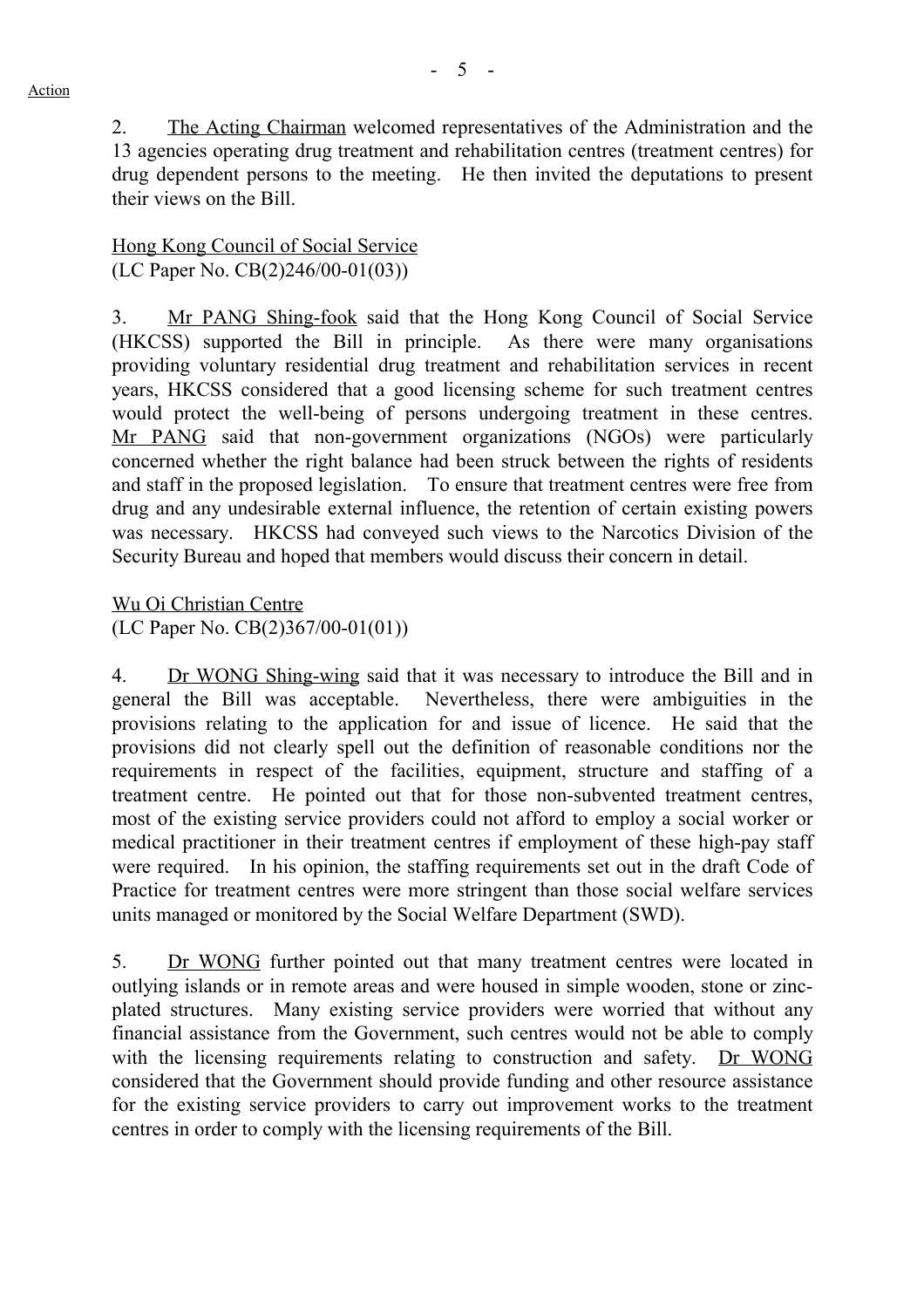Glorious Praise Fellowship (HK) Limited (LC Paper No. CB(2)367/00-01(02))

6. Rev Charles MCKNELLY said that he agreed with the earlier comments made by the other representatives. He also shared the view that many existing service providers would not be able to comply with the licensing requirements of the Bill due to lack of financial resources. He said that the implementation of the proposed legislation would discourage many service providers with long years of experience from continuing to provide services for drug dependent persons. He pointed out that the Bill also discouraged the use of recently rehabilitated drug addicts to help drug dependent persons in treatment centres. This was not in the interest of the community as a rehabilitated drug addict was best at reaching and helping another drug addict and professionally trained staff might not be the right people for the purpose.

7. Referring to a research report on the Teen Challenge Drug Treatment Program in the USA attached to his submission, Rev MCKNELLY said that it had a 80-87% success rate with their graduates who were still off drugs after seven years. As the success rate of drug rehabilitation in Hong Kong was very low, he urged the Government to make reference to the successful programme mentioned in the report. He opined that the enactment of the Bill would not necessarily guarantee an improved success rate of drug rehabilitation in Hong Kong. He stressed that many of the stringent requirements in the Bill should be carefully considered in order not to discourage agencies from continuing the operation of the treatment centres.

Caritas Wong Yiu Nam Centre (LC Paper No. CB(2)367/00-01(04))

8. Mr David CHEUNG expressed support for the objectives of the Bill but at the same time pointed out that there had not been sufficient consultation and communication with the agencies concerned. He therefore considered that more participation of the existing service providers was necessary in the process. He also stressed the importance of ensuring a drug-free environment in treatment centres and the need to implement security measures such as body and belongings searching of residents of treatment centres. He explained that such measures were necessary to protect the residents as many drug dependent persons did not have proper self-control during the detoxification and rehabilitation phases. Their motivation was unsteady and they would easily give up. If the power to detain the persons receiving treatment under Cap. 326 was not provided in the Bill and service providers had to respect the wish of drug dependent persons, the majority of residents would not complete the treatment and rehabilitation programme. Mr CHEUNG pointed out that it was necessary to balance the rights and freedom of the persons undergoing treatment and the operational need for keeping a treatment centre free from illicit drugs. He also stressed the importance of having multi-modality treatments in Hong Kong. He did not wish to see treatment centres having to close down for lack of resources to comply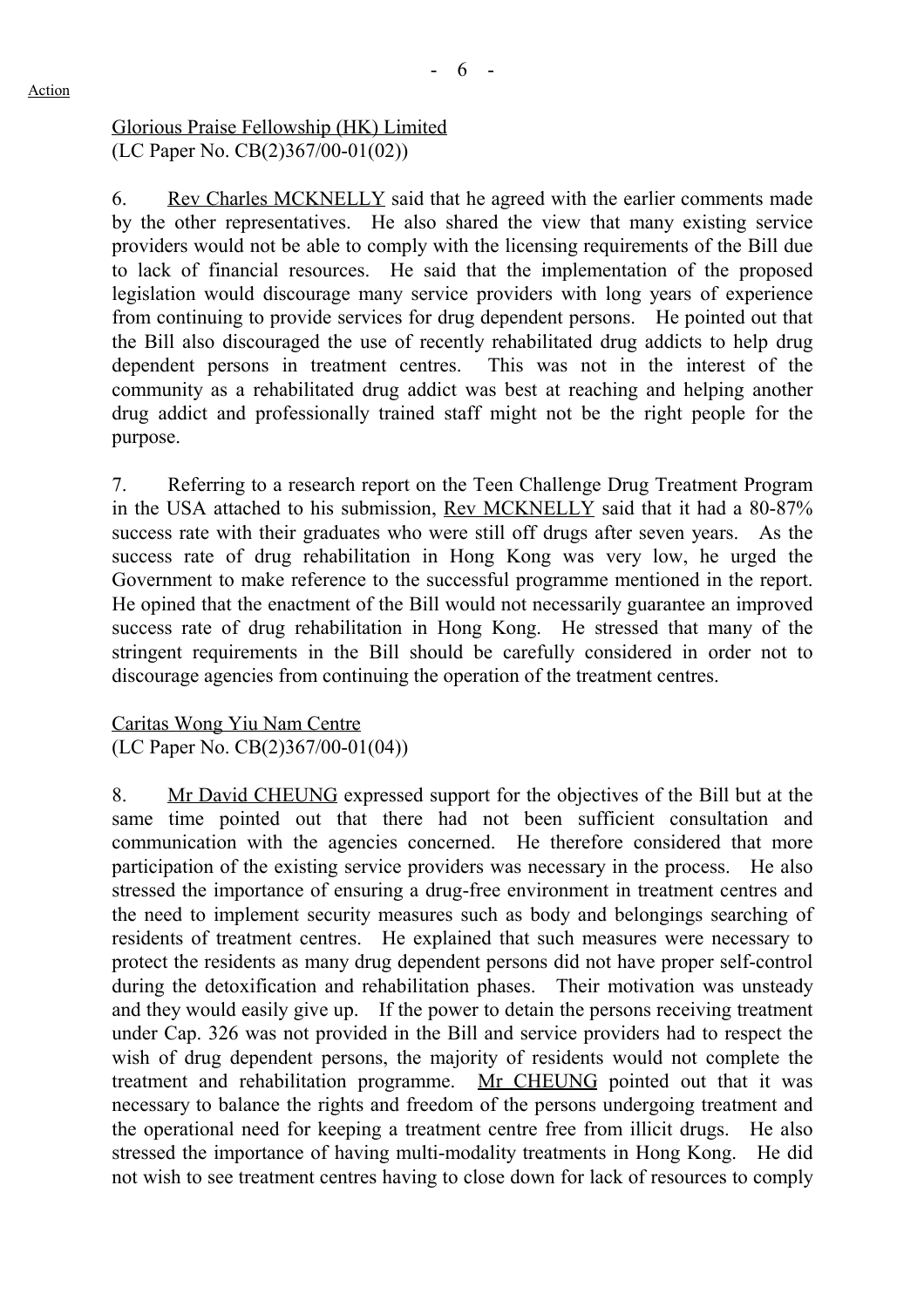with the licensing requirements.

Drug Addict Counselling and Rehabilitation Services (LC Paper No. CB(2)367/00-01(05))

9. Mr SIU Yat-ping said that a number of agencies first proposed to the Administration in 1992-93 for the introduction of a regulatory scheme to address difficulties encountered by treatment centres in their operation. They hoped that through a formal licensing scheme, non-subvented voluntary treatment centres would be formally recognized by the Government and more assistance would be made available to the charitable and non-profit making agencies operating such centres. He expressed disappointment that the Bill focused on the physical environment, building safety and management of treatment centres. He was worried that many existing service providers lacked resources to comply with the licensing requirements.

10. Mr SIU was also concerned about having to release information relating to personal particulars of drug dependent persons undergoing treatment in treatment centres. Whilst the identity of these persons would not be disclosed under Cap. 134, personal particulars of residents would have to be released as required by the Director of Social Welfare after the Bill was enacted. He stressed that this would be against the interest of drug dependent persons as drug addicts were still not commonly accepted by the community and their personal data should be properly protected.

11. Mr SIU hoped that there would be empowering provisions to enable agencies to ensure a drug-free environment. He was also concerned about the length of the exemption period as some agencies might have difficulties in finding suitable premises to operate their centres. He urged the Government to provide appropriate premises for centres to operate elsewhere if necessary.

12. Mr SIU pointed out that the Bill did not distinguish the use of drugs by drug dependent persons in a lawful or unlawful manner. He pointed out that this would rule out persons who required to use drugs for medical reasons as being eligible to become members of the Board of Directors.

13. Mr SIU also referred to the stringent requirements set out in the draft Code of Practice that an applicant should declare whether he had criminal conviction in the 10 years immediately prior to the date of application and that he should notify the Director of Social Welfare in writing within 14 days after being convicted of fresh criminal offence. In his opinion, such requirements would discourage participation of people from the community. He also criticized that the fines and penalty imposed on a person who failed to comply with the requirements of a direction given under clauses 16(3) and 17(3) of the Bill were too harsh as compared with the fines and penalty imposed on private hospitals and clinics which failed to comply with similar requirements. He questioned whether it was to discriminate against drug dependent persons or to discourage service providers to apply for a licence.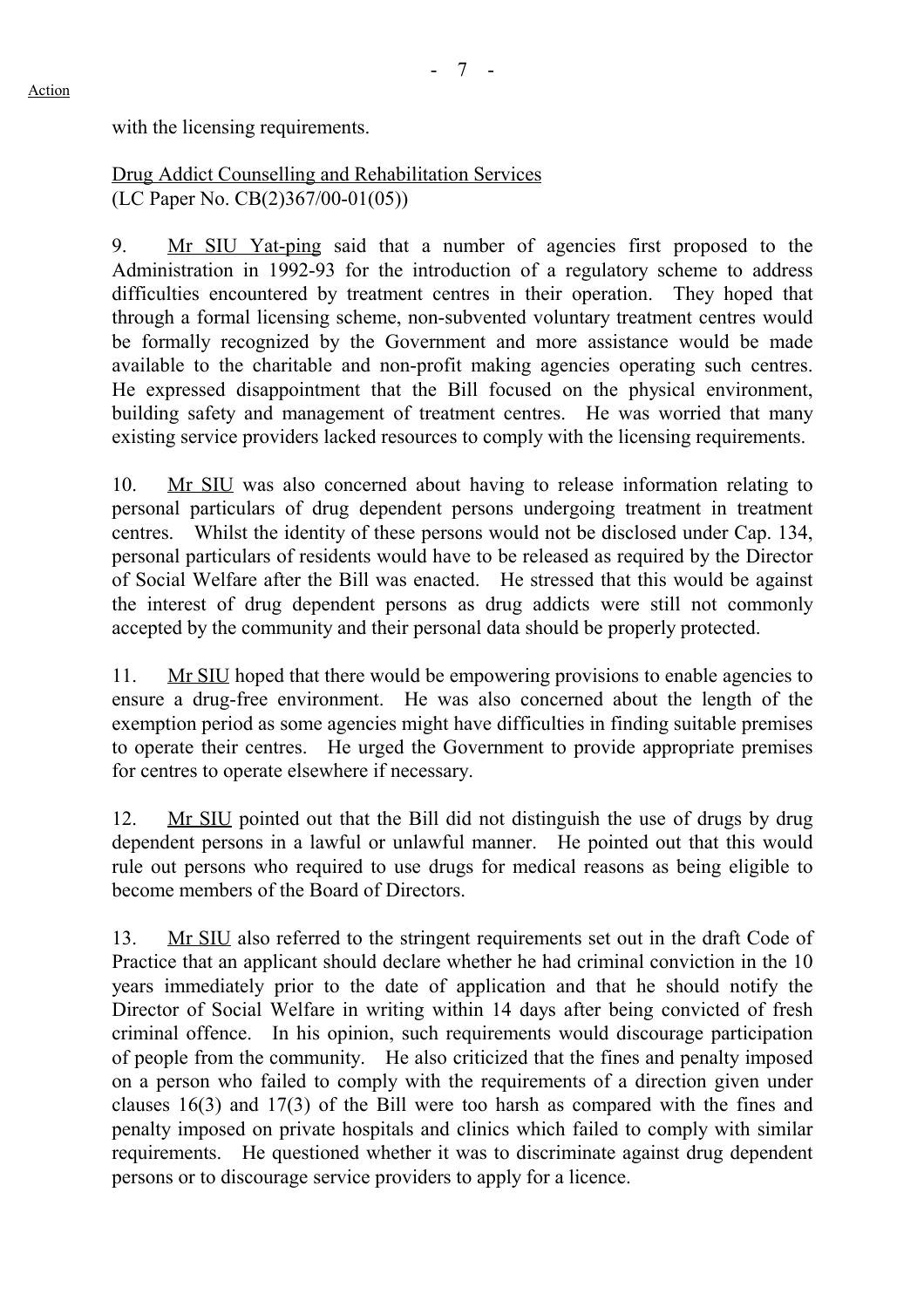## SER Foundation for Humanitarian Aid (LC Paper No. CB(2)367/00-01(06))

14. Mr Miguel ALVES pointed out that many of the agencies affected by the Bill had been working very hard to provide treatment and rehabilitation service for drug dependent persons for quite a number of years now without any financial support from the Government. These agencies deserved more credit for their efforts and attention and weight should be given to their opinions. He believed that it would be difficult for these agencies especially those new comers to find the necessary resources to meet the proposed licensing requirements. He considered that in addition to financial support, technical assistance was also required from relevant government departments which should advise them on improvement works in order to comply with the licensing requirements. He stressed that there was a need to consider all modalities of operation and it was important for the Government to allow more time for consultation with the existing agencies before finalising the Bill.

St. Stephen's Society (LC Paper No. CB(2)367/00-01(07))

15. Ms Margaret KENDALL said that her agency supported the objectives of the Bill. She pointed out that existing arrangements allowed different types of services provided by both the Government and voluntary agencies. However, the licensing requirements in the Bill seemed to imply a uniform model and it was important to ensure that various models should be able to continue. She commented that the power of supervision and direction given to the Director of Social Welfare was very wide with serious legal consequences. More detailed guidelines for the exercise of such power were required. She further proposed that treatment centres should come under uniform assessment rather than uniform control as it would enable alternative models or practice variations to be legalized.

Christian Zheng Sheng Association Ltd (LC Paper No. CB(2)367/00-01(08))

16. Mr LAM Hay-sing said that Christian Zheng Sheng Association Ltd supported the need for legislation to regulate treatment centres. He shared the view that there was inadequate consultation between the Government and existing agencies on the Bill. He pointed out that there had been no consensus or agreement reached on the draft Code of Practice so far. In his opinion, it was inappropriate for the Administration to have introduced the Bill at the present stage and to allow SWD to work out details of the draft Code of Practice only after the Bill was enacted. considered it important to have the Government's commitments to providing necessary resources for non-subvented agencies to comply with the licensing requirements, otherwise many agencies would be forced to close down their treatment centres. He then briefly referred to the difficulties his agency had encountered in seeking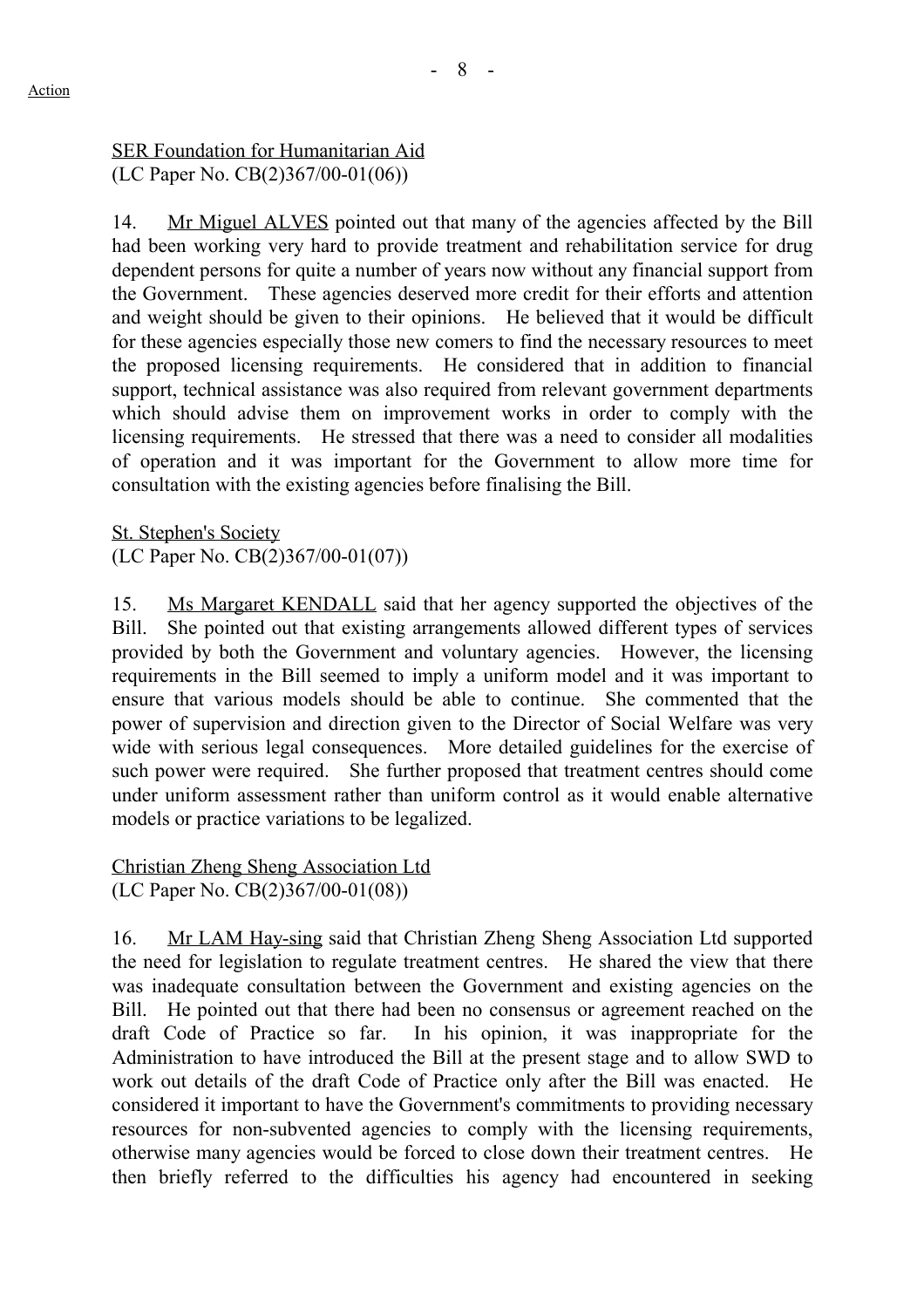- 9 -

assistance from the Government to improve the environment of the centre, including the withdrawal of a grant by the Beat Drugs Fund for a proposed project. He invited members to visit the centre and urged members to listen to the views expressed by existing agencies before making their decision on the Bill.

Ling Oi Youth Centre (LC Paper No. CB(2)367/00-01(08))

17. Mr Paul TSANG said that they also supported the objectives of the Bill in order to provide a comprehensive protection for drug dependent persons undergoing treatment in treatment centres. On the basis of his centre's experience over the past 30 years, he considered that there was a need to retain a superintendent's power of restricting the freedom of drug dependent persons in the treatment centre. Unlike clients in an elderly or youth centre, 90% of drug dependent persons receiving treatment in treatment centres had committed criminal offences. He expressed concern that service providers might still be subject to legal challenges for contravening human rights provisions of the Basic Law despite the agreement to be signed by the residents to abide by their rules before their admission to the treatment centre.

Perfect Fellowship (LC Paper No. CB(2)367/00-01(08)

18. Mr YEUNG Ming and Mr LEUNG Ching-wah expressed concern about the unclear staffing requirements and the stringent level of fines and penalty proposed in the Bill. They feared that it would be impossible for existing service providers to comply with stringent staffing requirements if no financial support was to be provided for voluntary organizations like theirs.

## Society for the Aid and Rehabilitation of Drug Abusers

19. Mr SUN Kat-cheong said that four treatment centres were operated by the Society for the Aid and Rehabilitation of Drug Abusers, two of which were set up in 1960's and the other two in 1997. All four centres were now operated on a voluntary basis. Drug dependent persons were allowed to leave if they no longer wished to receive treatment in the centres. Previously the two centres set up in 1960's were operated on detention basis under Cap. 326. Drug dependent persons were required to stay in the treatment centre for a compulsory period of six months. It was found that operation of treatment centres was more smooth and effective if treatment was provided on a voluntary basis as drug dependent persons who were unwilling to stay were very uncooperative and would try to leave the treatment centre at every opportunity. He also agreed that the person responsible for the treatment centres should be empowered to enforce rules which would ensure that a secured and drugfree environment was provided for drug dependent persons.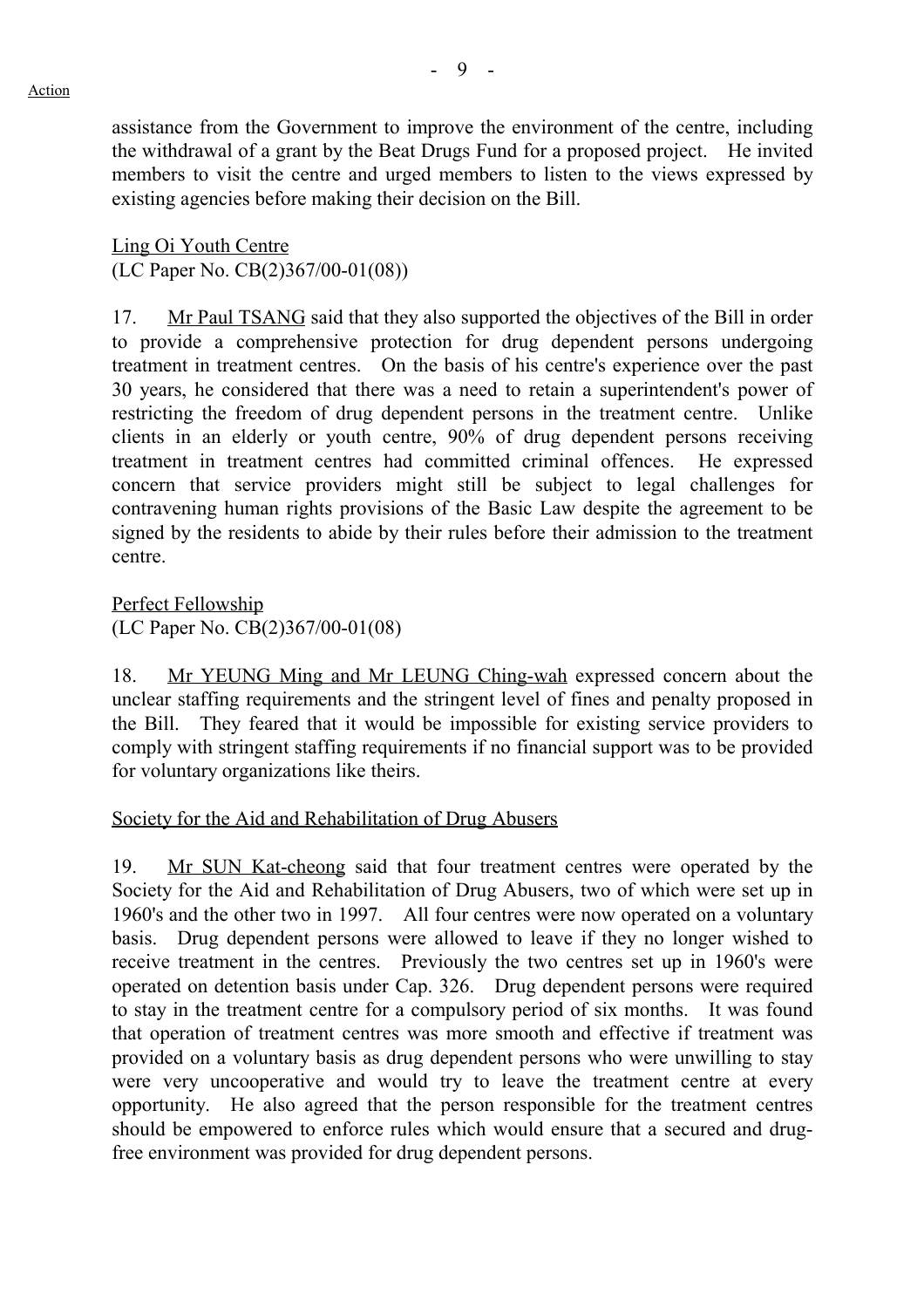## The Christian New Being Fellowship Ltd

20. Mr FUNG To-sun said that they supported a licensing scheme for treatment centres. He expressed concern about the need for protection of service providers against contravening the provisions on human rights. He also hoped that the Administration would allow more time for discussion with existing agencies and come up with clearer and more concrete guidelines for treatment centres to follow.

#### Questions from members

21. Referring to the common view expressed by the deputations that the Bill was to regulate treatment centres for drug dependent persons rather than elderly centres or youth centres, the Acting Chairman asked the deputations to give specific suggestions as to what elements should be included in the Bill in order to rectify the shortcomings. Mr SIU Yat-ping pointed out that whilst the Bill spelled out the responsibility of treatment centres in providing a physically secured environment for drug dependent persons, it did not empower staff of treatment centres to enforce security measures to ensure that the treatment centre was free from drug and any undesirable external influence. He said that too much emphasis was placed on the human rights of these drug dependent persons without regard to the background of these persons. pointed out that 90% of residents would at some stage give up treatment if service providers were to respect their wish. Ms CHUNG Yee-ha responded that drug dependent persons had special psychological and physical needs during the detoxification and rehabilitation phases, they were helpless and might often lose selfcontrol. Many were unable to make sound judgement during the detoxification phase. Mr YU Tsz-kin informed the meeting that as a former drug addict, he knew that drug addicts had the tendency of seeking every opportunity to contact friends outside treatment centres to bring them drugs. If the management of treatment centres was too loose, drug dependent persons would unlikely be able to complete their treatment programmes.

22. Mr Michael MAK Kwok-fung criticized the approach adopted by many of the existing agencies which deprived residents of their human rights. In his opinion, rehabilitation of drug addicts involved a process of socialisation, supportive group or individual therapy. He found it disturbing to know that rectum search on residents had actually been carried out in individual treatment centres where drug dependent persons had sought help on a voluntary basis. Ms CHUNG Yee-ha responded that service providers had to strike a balance in protecting the rights of residents and the well-being of staff serving the residents in a treatment centre. She cited as an example, staff of treatment centres should be informed when a resident was suffering from AIDS or hepatitis. Mr LAM Hay-sing also informed the meeting that his treatment centre had admitted one drug dependent person with AIDS. This particular resident had agreed to disclose his health condition to other residents and staff of the treatment centre. The Acting Chairman advised that treatment centres should not single out specific types of diseases for disclosure which might constitute a case of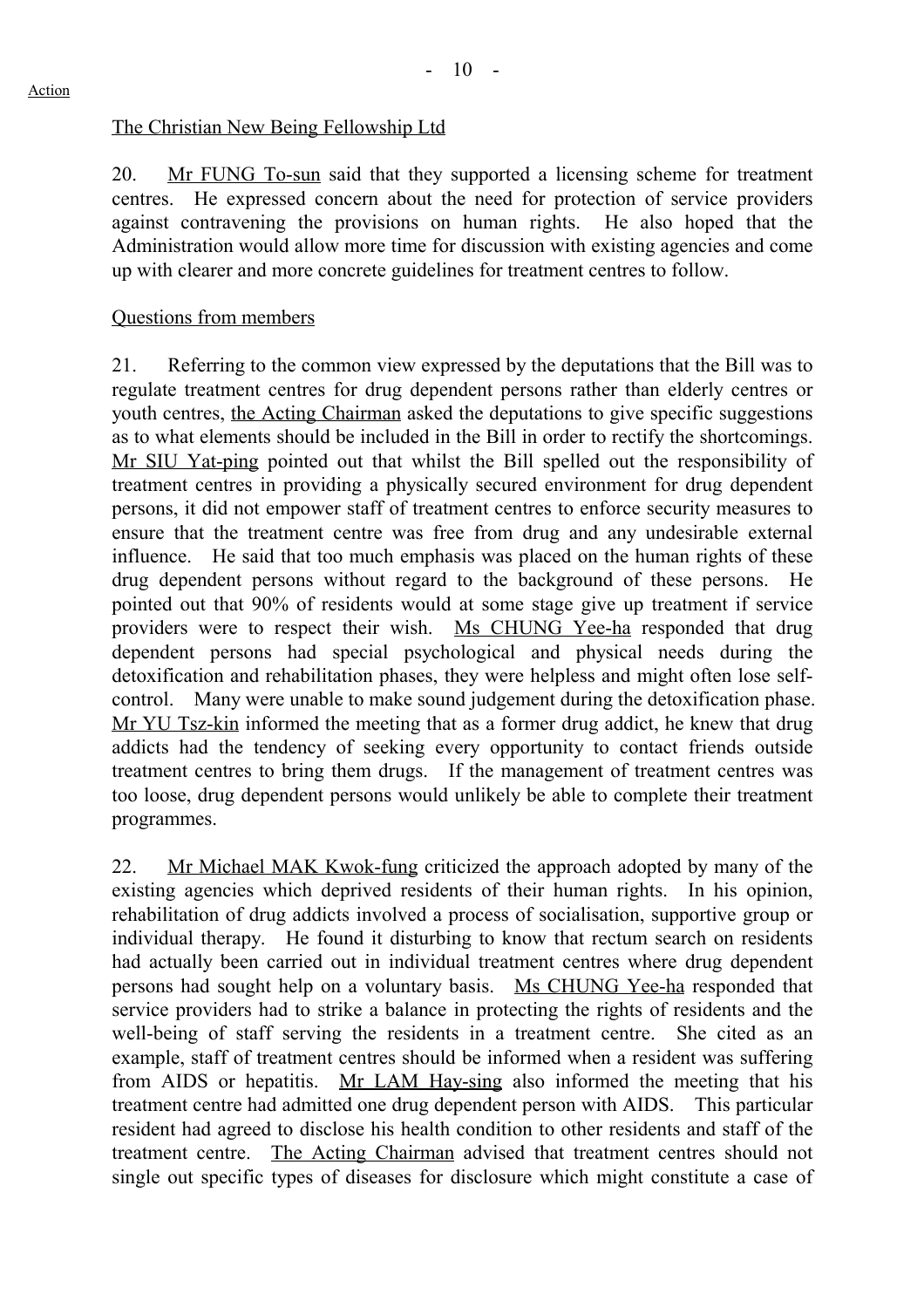discrimination against the patient suffering from those diseases.

23. Ms CHUNG Yee-ha further emphasized the importance of focusing on the unique characteristics and needs of drug dependent persons in providing treatment for them and when assessing whether the management of a treatment centre had contravened the human rights provisions of the Basic Law or the Personal Data (Privacy) Ordinance. Mr LAM Hay-sing also said that if the Correctional Services Department (CSD) was allowed to carry out search on drug dependent persons in their treatment centres as a security measure, he could not see why their treatment centres would not be allowed to do the same for drug dependent persons. He said that if a resident refused to accept the rules set by a treatment centre, he always had the choice of choosing another treatment centre.

24. Mr David CHEUNG pointed out that it was necessary to provide drug dependent persons with a safe and drug-free environment during their stay in treatment centres especially when they could lose their self-control and be tempted to get hold of drugs at every opportunity during the detoxification or rehabilitation phases. Dr WONG Shing-wing pointed out that there were skilful ways to implement security measures to achieve the purpose of ensuring a drug-free environment in treatment centres and at the same time complying with the provisions of human rights or the Personal Data (Privacy) Ordinance. Reference should be made to the security measures implemented by CSD, such as the screening of personal letters of prisoners.

25. Dr LO Wing-lok commented that members should take into account the withdrawal symptoms of drug dependent persons, their helplessness and their tendency to give up receiving treatment. It might not be practical to focus solely on human rights. As regards AIDS, he pointed out that universal precaution guidelines had been drawn up and if agencies should need any further assistance, they could either approach the Department of Health or him for further details.

26. Mrs Sophie LEUNG LAU Yau-fun appreciated the sincerity and goodwill of voluntary agencies providing treatment services for drug dependent persons. She said that the Bill should not discourage these people from continuing their good work. It was essential for the Administration to consider the deputations' suggestions for improvement and allow more time to discuss with existing agencies the different approaches adopted by them and the difficulties they had encountered.

27. Miss CHU Suk-kwan pointed out that some drug dependent persons were directed to treatment centres by the court. Those who were not willing to undergo treatment might make every attempt to bring drugs into the centre which would cause harm to other residents. It was necessary for the treatment centre concerned to take security measures to protect all residents, such as by searching the belongings of residents. She said that many service providers still felt unsure whether an undertaking signed by residents to follow the rules set by a treatment centre would be a sufficient legal protection for service providers.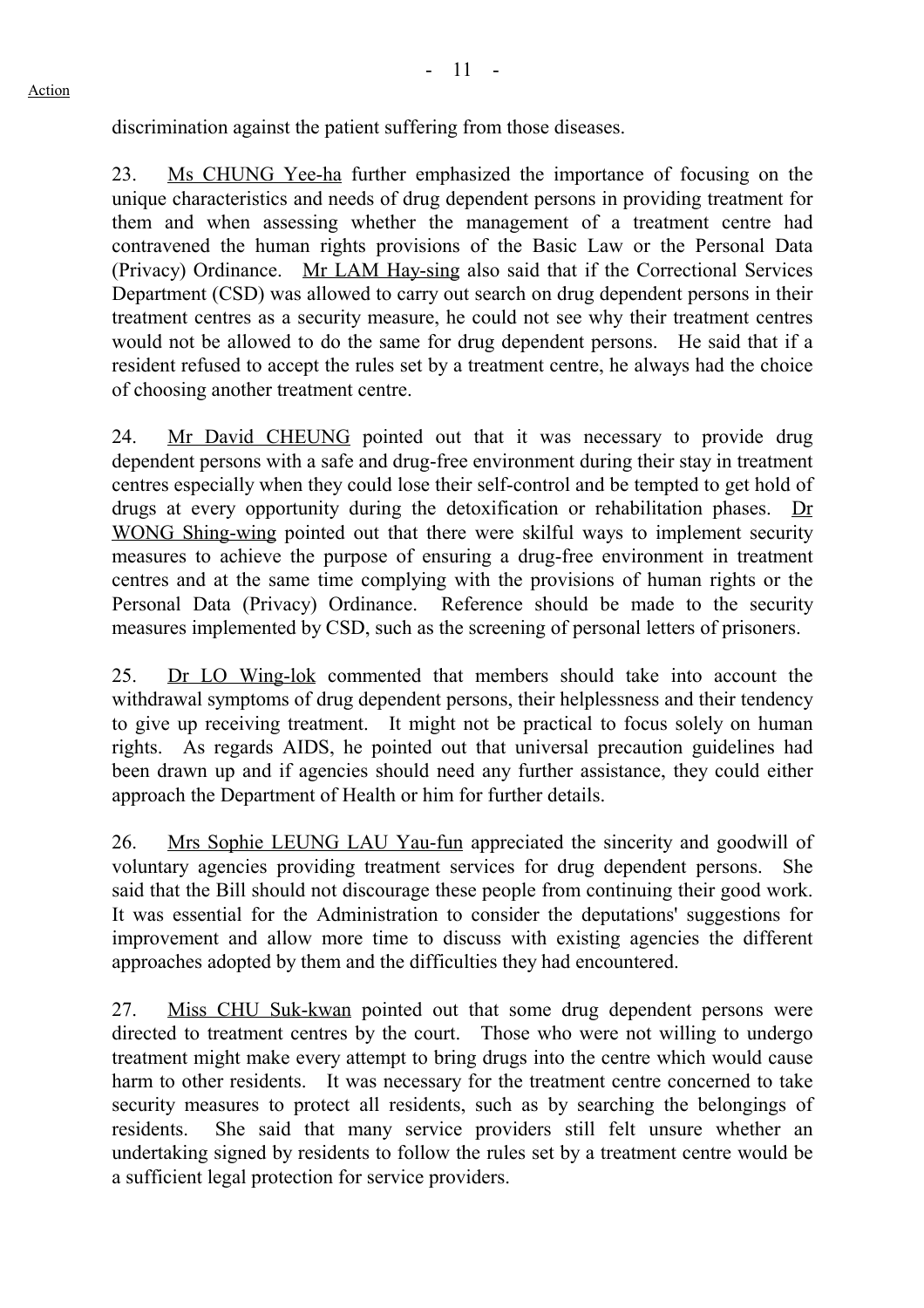28. Responding to Mr IP Kwok-him's concern about the lack of support and resources rendered by the Administration to non-subvented treatment centres and his worry that provision of treatment services through a multi-modality approach might be affected, Mr LAM Hay-sing pointed out that the Administration had only approached charitable funds to give priority to proposals put forward by treatment centres. He also pointed out that it was against the principle of many voluntary agencies to apply for funds from the Hong Kong Jockey Club, even though it was a major source of charitable funds, as its funds were derived from the betting business. He held the view that more specific financial assistance must be provided by the Administration to voluntary treatment centres to improve their accommodation as they had limited space at present and could only provide very simple facilities for residents.

29. Dr WONG Shing-wing suggested an exemption clause be included in the Bill to allow different types of treatment centres to continue with their existing operation. He said that the Government should also consider providing relevant training for voluntary and non-professional staff of treatment centres in order to help them to comply with the service requirements.

## Responses of the Administration

30. Principal Assistant Secretary for Security (Narcotics) (PAS(N)) said that the Administration was pleased to hear once again that many service providers supported the need for legislation to provide for a licensing scheme for voluntary treatment centres in order to protect the well-being of persons undergoing treatment in these centres. PAS(N) further made the following comments in response to the views expressed by the deputations -

- (a) The Administration had initially consulted the public for three months in 1998 on the proposed licensing scheme. The consultation period was extended by three months at the request of the affected agencies. The issue had been discussed at numerous meetings, including five meetings of the Drug Liaison Committee chaired by the Commissioner for Narcotics (C for N), nine meetings of the Action Committee Against Narcotics and the Treatment and Rehabilitation Sub-committee and five meetings with Provisional District Boards. In addition, C for N had attended meetings with individual affected agencies on three occassions. Representatives of the Administration had also attended meetings of the Committee on Substance Abuse of HKCSS. The Administration had also corresponded with the affected agencies and existing service providers to clarify their concerns.
- (b) Implementation of security measures as given to a drug treatment centre under regulations 7, 8, 10 and 11 of Cap. 326 would not necessarily contravene the provisions of human rights if an undertaking to comply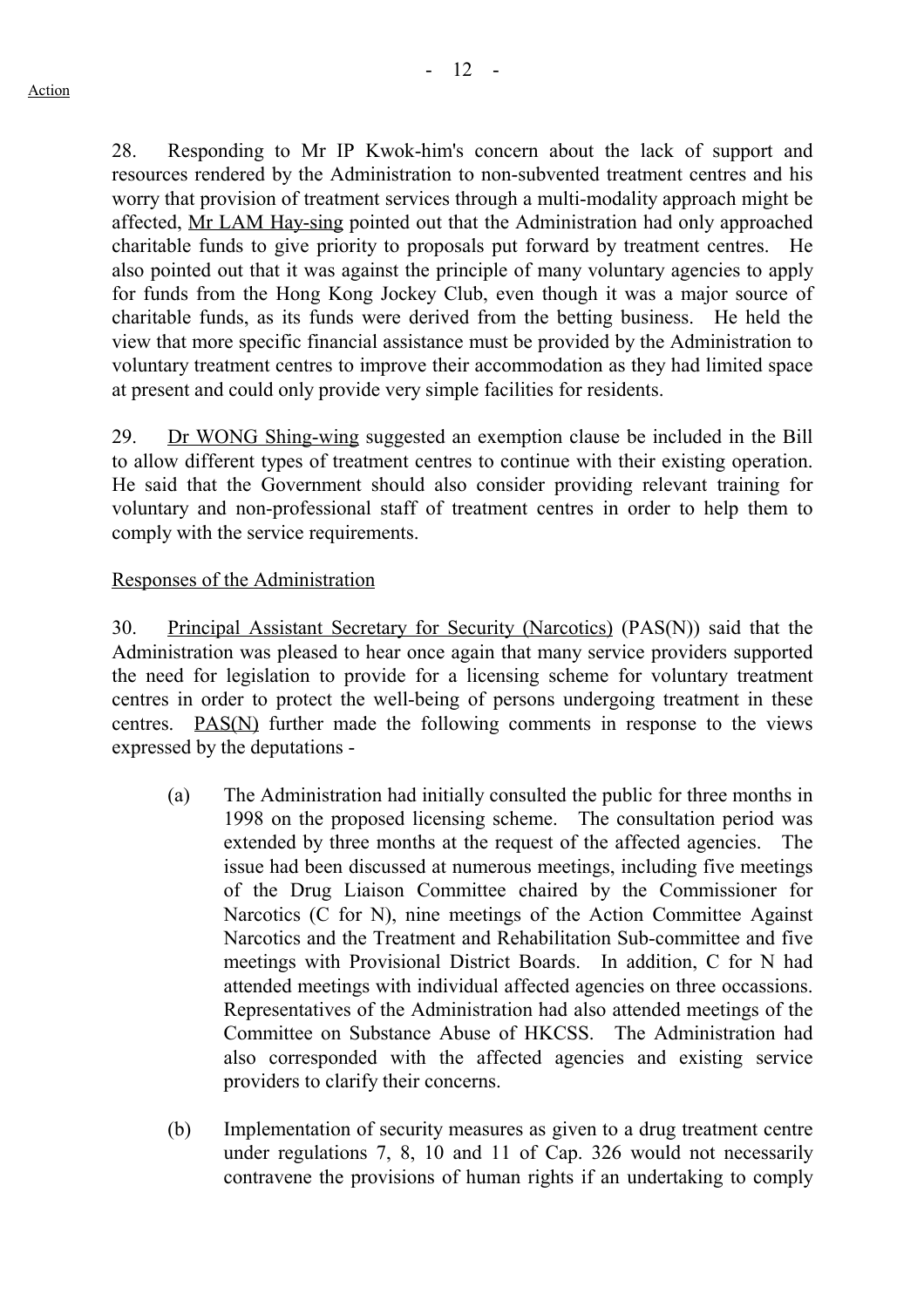$- 13 -$ 

with the rules set by the treatment centre was signed by a drug dependent person before his admission. Persons who refused to follow the rules of a treatment centre might leave the centre on a voluntary basis and choose another treatment centre which suited them best.

- (c) The Administration considered it inappropriate to set out detailed provisions on how a non-government owned treatment centre should operate especially when many existing service providers indicated that they preferred their centres to have autonomy in their operation and management. The existing mode of operation on a voluntary basis was feasible and could be maintained under the proposed legislation. In fact, treatment centres previously operated on a detention basis under Cap. 326 had also adopted a voluntary approach.
- (d) The Administration stressed that resources support should not merely be defined in cash term. In broader term, time, manpower and land were also resources that the Administration could render assistance. As regards land, for example, the Lands Department and the Government Property Agency had agreed to provide the necessary support in respect of land allocation. The Administration conducted a preliminary assessment in 1997 and made an initial estimate in 1997-98 of the costs likely to be incurred if the proposed legislation was to be enacted.
- (e) As for time, the Administration recognized that it would take time to complete the allocation of resources to assist existing agencies to comply with the licensing requirements. In this regard, the Administration considered it important to allow existing service providers time to carry out improvement works and had therefore set a reasonable grace period of four years for existing subvented treatment centres. For nonsubvented agencies, a longer grace period would be given. As regards money, the Administration had obtained agreement from major charitable funds to assist centres in need.
- (f) The Administration emphasized that the Bill was not aimed to lead to closure of treatment centres. It strongly disagreed with the view that the Bill would discourage experienced service providers from continuing to provide treatment service for drug dependent persons. It had always been the Administration's policy to encourage former drug dependent persons to re-integrate into the community and help other drug addicts. The Administration recognized that drug dependent persons were not generally accepted by the community and there was still plenty of work that the Administration needed to do to change this attitude.
- (g) The Administration would adopt an "honour system" rather than taking proactive action to verify whether an applicant qualified for the 'fit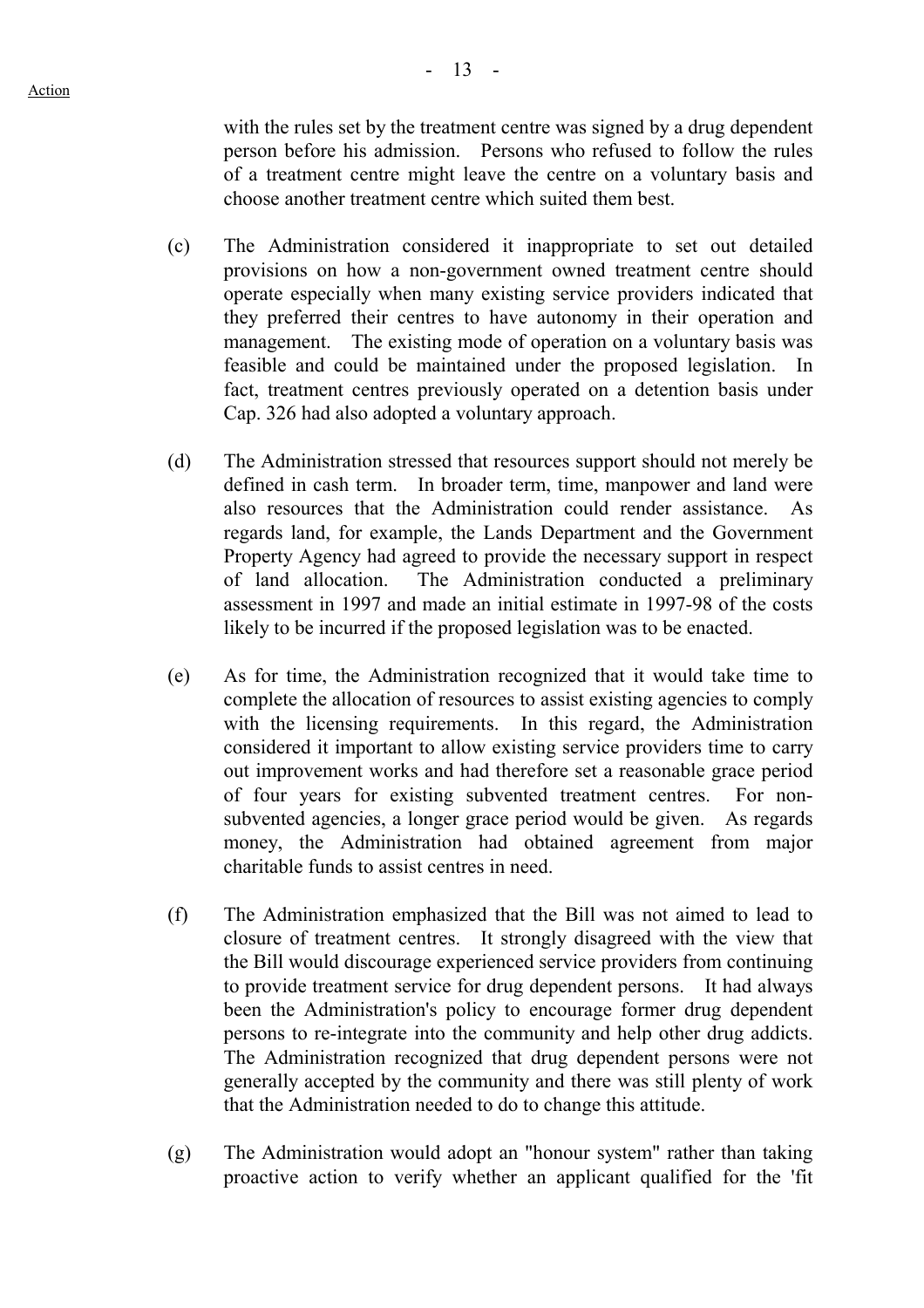person' criteria. In this regard, a licence applicant would be required to declare whether he had been a drug dependent person continuously in the seven years immediately prior to the day on which the Director considered his application.

- (h) The main objective of the Bill was to improve the overall quality of services provided for drug dependent persons. Improvement of success rate of rehabilitation for drug dependent persons was not a direct objective of the Bill. Advanced countries like Australia and U.K. had also introduced a licensing scheme for treatment centres. The Administration pointed out that there might be family-style treatment centres for drug dependent persons which were not known to the Administration. It was hoped that through the proposed licensing scheme, the Administration would have a comprehensive list of operators and was able to protect the well-being of the drug dependent persons undergoing treatment in these centres as well.
- 31. Acting Assistant Director of Social Welfare made the following points
	- (a) SWD had consulted the affected agencies on the outline of the draft Code of Practice in February 2000. Two briefings on the content of the draft Code were conducted on 2 and 23 November 2000. As a result of the suggestions made by affected agencies, amendments to the draft Code of Practice were being considered. Agencies could make written submissions to SWD if they had further views on the draft Code.
	- (b) The Administration accepted a multi-modality approach in drug treatment and rehabilitation services and had no intention to confine different treatment centres to a single/uniform mode of operation. The Code of Practice was designed in such a way that within certain general principles, the treatment centres could have the autonomy and flexibility to define their own approach and set their own rules.
	- (c) SWD had no intention to specify the ranking and number of staff required in a treatment centre. There would only be some general requirements, for examples, staff should be available to look after the drug dependent persons at all hours during their stay in the treatment centre. Only registered social workers under Social Workers Registration Ordinance Cap. 505 should be employed if the treatment centres needed social workers.
	- (d) Regarding the concerns of the treatment centres to ensure a drug-free environment, it was specified in the Code of Practice that the centres could take any feasible and reasonable measures to protect the centre from the ill influence of illicit drugs, provided that these measures were